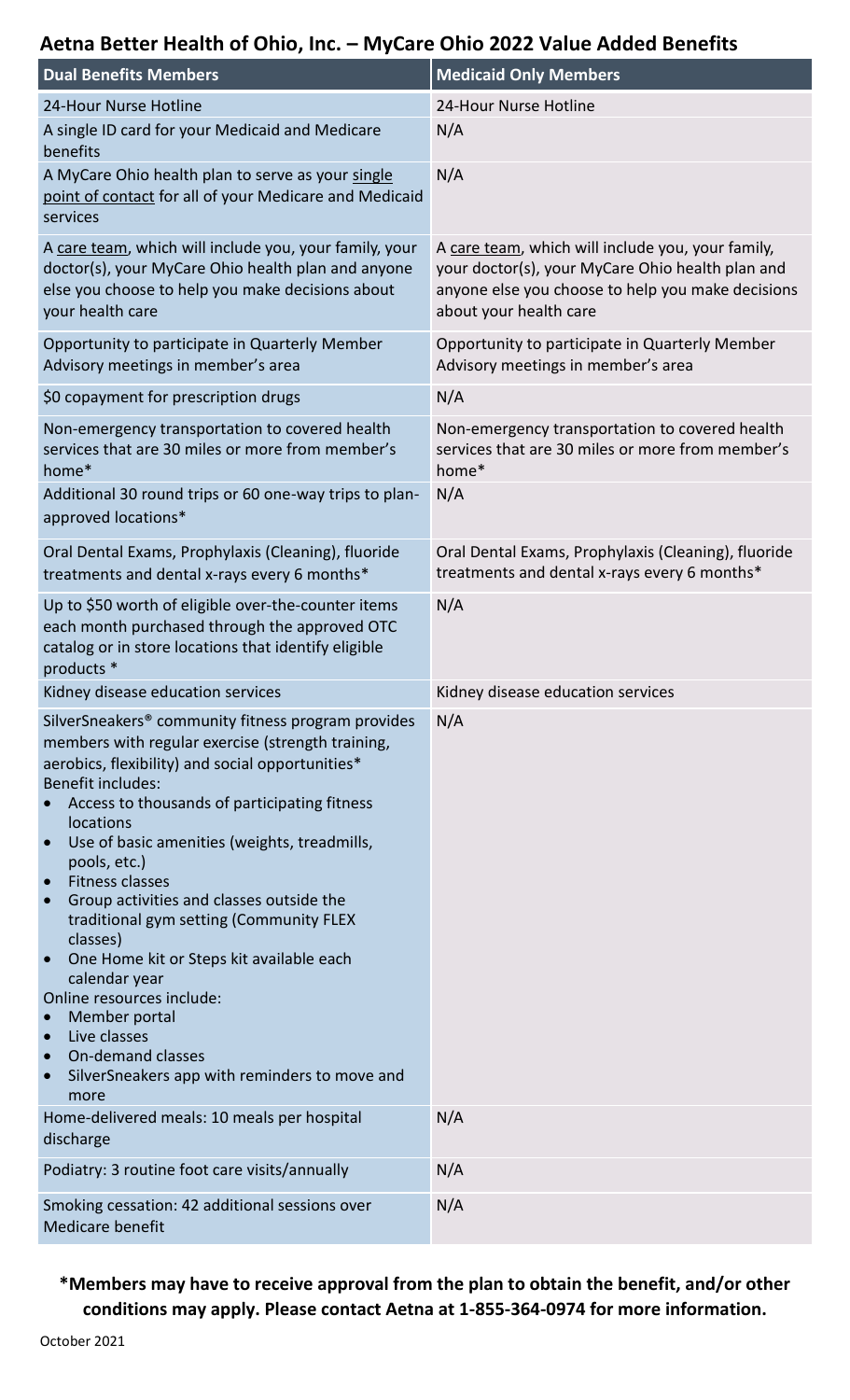### **Buckeye Health Plan, Inc. – MyCare Ohio 2022 Value Added Benefits**

| <b>Dual Benefits Members</b>                                                                                                                                                                                                                                                                                                                                                                                                                                                                                                                                                                                                                                                                                                                                                                                   | <b>Medicaid Only Members</b>                                                                                                                                                         |
|----------------------------------------------------------------------------------------------------------------------------------------------------------------------------------------------------------------------------------------------------------------------------------------------------------------------------------------------------------------------------------------------------------------------------------------------------------------------------------------------------------------------------------------------------------------------------------------------------------------------------------------------------------------------------------------------------------------------------------------------------------------------------------------------------------------|--------------------------------------------------------------------------------------------------------------------------------------------------------------------------------------|
| 24-Hour Nurse Hotline                                                                                                                                                                                                                                                                                                                                                                                                                                                                                                                                                                                                                                                                                                                                                                                          | 24-Hour Nurse Hotline                                                                                                                                                                |
| A single ID card for your Medicaid and Medicare<br>benefits                                                                                                                                                                                                                                                                                                                                                                                                                                                                                                                                                                                                                                                                                                                                                    | N/A                                                                                                                                                                                  |
| A MyCare Ohio health plan to serve as your single<br>point of contact for all of your Medicare and<br><b>Medicaid services</b>                                                                                                                                                                                                                                                                                                                                                                                                                                                                                                                                                                                                                                                                                 | N/A                                                                                                                                                                                  |
| A care team, which will include you, your family,<br>your doctor(s), your MyCare Ohio health plan and<br>anyone else you choose to help you make decisions<br>about your health care                                                                                                                                                                                                                                                                                                                                                                                                                                                                                                                                                                                                                           | A care team, which will include you, your family,<br>your doctor(s), your MyCare Ohio health plan<br>and anyone else you choose to help you make<br>decisions about your health care |
| Opportunity to participate in Quarterly Member<br>Advisory meetings in member's area                                                                                                                                                                                                                                                                                                                                                                                                                                                                                                                                                                                                                                                                                                                           | Opportunity to participate in Quarterly Member<br>Advisory meetings in member's area                                                                                                 |
| \$0 copayment for prescription drugs                                                                                                                                                                                                                                                                                                                                                                                                                                                                                                                                                                                                                                                                                                                                                                           | N/A                                                                                                                                                                                  |
| Non-emergency transportation to covered health<br>services that are 30 miles or more from member's<br>home                                                                                                                                                                                                                                                                                                                                                                                                                                                                                                                                                                                                                                                                                                     | Non-emergency transportation to covered health<br>services that are 30 miles or more from<br>member's home                                                                           |
| Additional 30 one-way trip visits annually via taxi,<br>bus, subway, public transportation, or other routine<br>medical transportation appropriate to the<br>enrollee's condition                                                                                                                                                                                                                                                                                                                                                                                                                                                                                                                                                                                                                              | Additional 30 one-way trip visits annually via taxi,<br>bus, subway, public transportation, or other<br>routine medical transportation appropriate to<br>the enrollee's condition    |
| \$25 per calendar month over the counter (OTC)<br>supplemental benefit. Member must receive<br>covered OTC items available via mail order.                                                                                                                                                                                                                                                                                                                                                                                                                                                                                                                                                                                                                                                                     | \$25 per calendar month over the counter (OTC)<br>supplemental benefit. Member must receive<br>covered OTC items available via mail order.                                           |
| <b>Rewards and Incentives</b><br>VISA rewards gift card for $$20 -$ Flu shot*<br>$\bullet$<br>VISA rewards gift card for \$20 - Colorectal<br>cancer screening*<br>VISA rewards gift card for \$20 - Bone Density<br>Test*<br>VISA rewards gift card for $$25$ -<br>Mammogram*<br>VISA rewards gift card for $$25 - HbA1c*$<br>VISA rewards gift card for \$20 - Diabetes<br>retinal screening*<br>VISA rewards gift card for \$20 - Kidney<br>screening*<br>VISA rewards gift card for \$25 – Wellness<br>exam with PCP*<br>VISA rewards gift card for \$20 - Completing<br>Health Risk Assessment*<br>VISA rewards gift card for \$20 - Follow-Up<br>Visits after Inpatient Hospitalization*<br>VISA rewards gift card for \$25 - Follow Up<br>Visits after Hospitalization with Mental<br>Health Diagnosis* | N/A                                                                                                                                                                                  |

**\*Members may have to receive approval from the plan to obtain the benefit, and/or other conditions may apply. Please contact Buckeye at 1-866-549-8289 for more information.**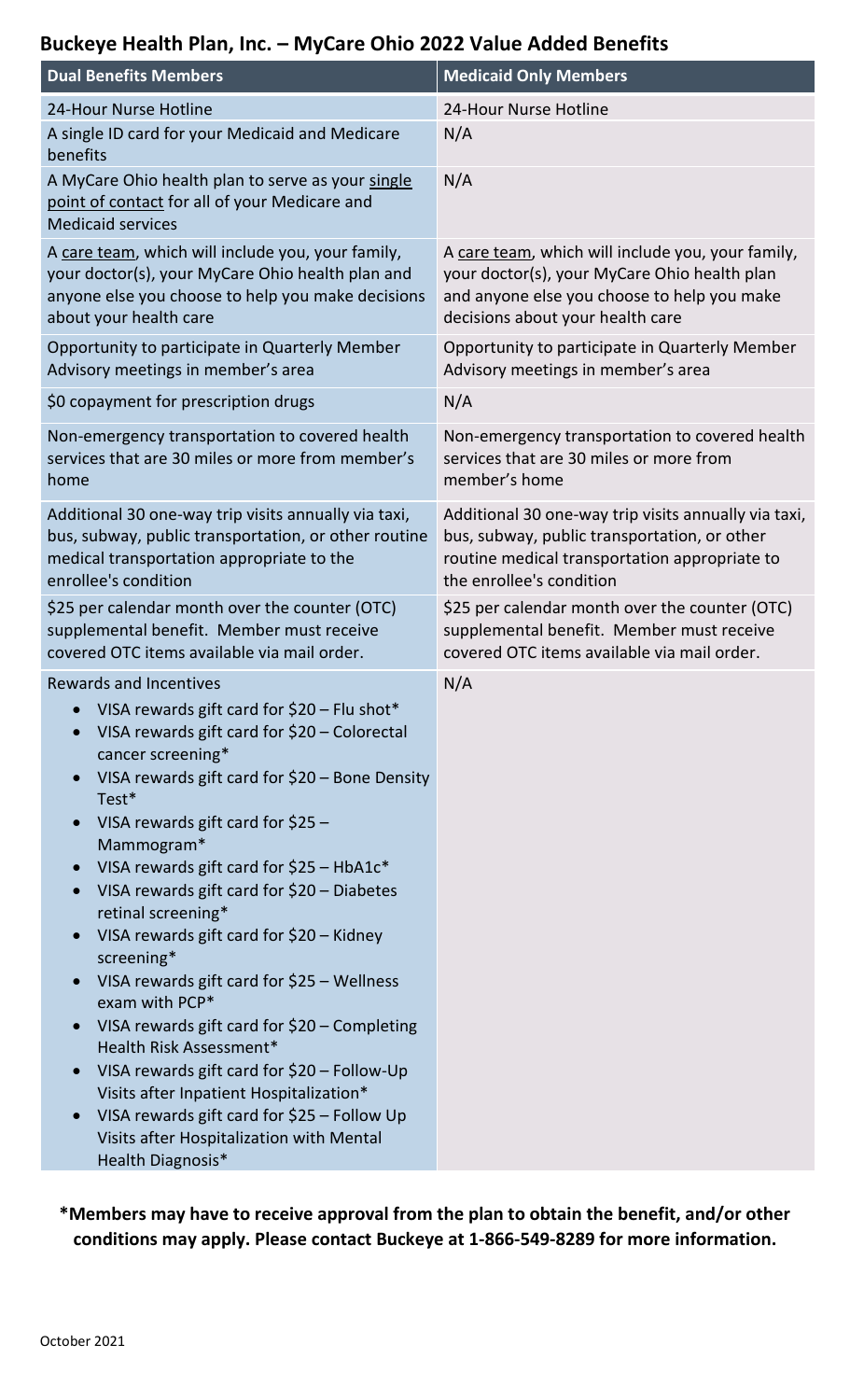#### **CareSource – MyCare Ohio 2022 Value Added Benefits**

| <b>Dual Benefits Members</b>                                                                                                                                                                                                                                                                                                                    | <b>Medicaid Only Members</b>                                                                                                                                                         |
|-------------------------------------------------------------------------------------------------------------------------------------------------------------------------------------------------------------------------------------------------------------------------------------------------------------------------------------------------|--------------------------------------------------------------------------------------------------------------------------------------------------------------------------------------|
| 24-Hour Nurse Hotline                                                                                                                                                                                                                                                                                                                           | 24-Hour Nurse Hotline                                                                                                                                                                |
| A single ID card for your Medicaid and Medicare<br>benefits                                                                                                                                                                                                                                                                                     | N/A                                                                                                                                                                                  |
| A MyCare Ohio health plan to serve as your single<br>point of contact for all of your Medicare and<br><b>Medicaid services</b>                                                                                                                                                                                                                  | N/A                                                                                                                                                                                  |
| A care team, which will include you, your family,<br>your doctor(s), your MyCare Ohio health plan and<br>anyone else you choose to help you make decisions<br>about your health care                                                                                                                                                            | A care team, which will include you, your family,<br>your doctor(s), your MyCare Ohio health plan<br>and anyone else you choose to help you make<br>decisions about your health care |
| Opportunity to participate in Quarterly Member<br>Advisory meetings in member's area                                                                                                                                                                                                                                                            | Opportunity to participate in Quarterly Member<br>Advisory meetings in member's area                                                                                                 |
| \$0 copayment for prescription drugs                                                                                                                                                                                                                                                                                                            | N/A                                                                                                                                                                                  |
| Over-the-Counter (OTC) - CareSource offers up to<br>\$100 every three months which members can use<br>to purchase various items by retail debit card, mail<br>order, online and over the phone                                                                                                                                                  | N/A                                                                                                                                                                                  |
| Non-emergency transportation to covered health<br>services that are 30 miles or more from member's<br>home                                                                                                                                                                                                                                      | Non-emergency transportation to covered health<br>services that are 30 miles or more from<br>member's home                                                                           |
| Eye Wear - CareSource offers an additional<br>allowance every 2 years once Medicaid eyewear<br>benefit is exhausted                                                                                                                                                                                                                             | N/A                                                                                                                                                                                  |
| Additional 30 round trip visits annually via taxi, bus,<br>subway, public transportation, or other routine<br>medical transportation appropriate to the<br>enrollee's condition                                                                                                                                                                 | N/A                                                                                                                                                                                  |
| \$0 copay for membership at participating fitness<br>centers and free home fitness kit (some kits include<br>a wearable Garmin/Fitbit fitness tracker)                                                                                                                                                                                          | N/A                                                                                                                                                                                  |
| Rewards for Good Health* - Members can earn<br>rewards on their My CareSource Rewards Card for<br>completing important screenings for their health<br>and disease management that can be used at<br>Walgreens, Walmart, Walmart.com and Kroger.<br>* Restrictions apply. Not able to use to purchase tobacco, firearms,<br>alcohol, etc.        | N/A                                                                                                                                                                                  |
| Breast Cancer Screening - \$50<br>$\bullet$<br>Diabetes A1C Testing - \$50/2x per year<br>$\bullet$<br>Flu Shot - \$40/1x per season (potential<br>$\bullet$<br>\$80/year due to flu seasons)<br>Annual Physical/Wellness - \$25<br>$\bullet$<br>Prenatal Visits (must complete all 7 visits) -<br>$\bullet$<br>\$85<br>Postpartum Visit - \$25 |                                                                                                                                                                                      |

**\*Members may have to receive approval from the plan to obtain the benefit, and/or other conditions may apply. Please contact CareSource at 1-855-475-3136 for more information.**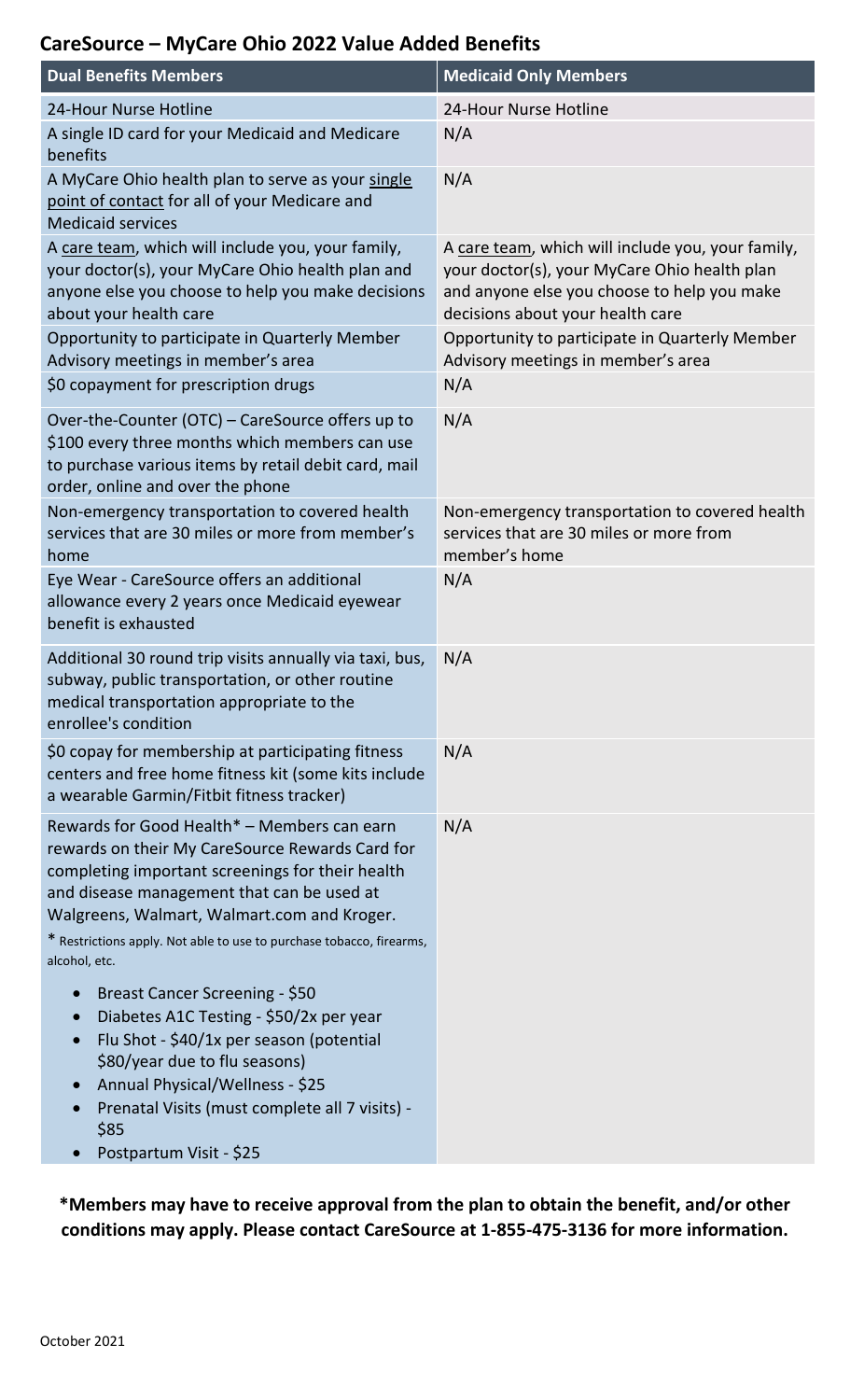## **Molina – MyCare Ohio 2022 Value Added Benefits**

| <b>Dual Benefits Members</b>                                                                                                                                                                                                                                                                                                                                         | <b>Medicaid Only Members</b>                                                                                                                                                         |
|----------------------------------------------------------------------------------------------------------------------------------------------------------------------------------------------------------------------------------------------------------------------------------------------------------------------------------------------------------------------|--------------------------------------------------------------------------------------------------------------------------------------------------------------------------------------|
| 24-Hour Nurse Advice Line                                                                                                                                                                                                                                                                                                                                            | 24-Hour Nurse Advice Line                                                                                                                                                            |
| A single ID card for your Medicaid and Medicare<br>benefits                                                                                                                                                                                                                                                                                                          | N/A                                                                                                                                                                                  |
| A MyCare Ohio health plan to serve as your single<br>point of contact for all of your Medicare and<br><b>Medicaid services</b>                                                                                                                                                                                                                                       | N/A                                                                                                                                                                                  |
| A care team, which will include you, your family, your<br>doctor(s), your MyCare Ohio health plan and anyone<br>else you choose to help you make decisions about<br>your health care                                                                                                                                                                                 | A care team, which will include you, your family, your<br>doctor(s), your MyCare Ohio health plan and anyone<br>else you choose to help you make decisions about your<br>health care |
| Opportunity to participate in Quarterly Member<br>Advisory meetings in member's area                                                                                                                                                                                                                                                                                 | Opportunity to participate in Quarterly Member<br>Advisory meetings in member's area                                                                                                 |
| \$0 copayments for prescription drugs                                                                                                                                                                                                                                                                                                                                | N/A                                                                                                                                                                                  |
| Non-emergency transportation to covered health<br>services that are 30 miles or more from member's<br>home                                                                                                                                                                                                                                                           | Non-emergency transportation to covered health<br>services that are 30 miles or more from member's<br>home                                                                           |
| Additional, 30 one-way rides to covered health<br>services. Door-to-door ride service when requested.<br>Flexible options like Lyft, an all-day bus pass and gas<br>vouchers. Stops to the pharmacy after a doctor visit.<br>Prior authorization may be required for certain<br>services.                                                                            | N/A                                                                                                                                                                                  |
| Dental Preventive Services including examinations,<br>dental X-rays, and cleanings are each covered two<br>times a year                                                                                                                                                                                                                                              | N/A                                                                                                                                                                                  |
| \$60 in covered Over-the-Counter Medications and<br>Supplies purchases every three months without carry<br>over                                                                                                                                                                                                                                                      | N/A                                                                                                                                                                                  |
| \$0 Copay for up to 56 home delivered meals over 4<br>weeks, for qualifying members after transitioning<br>from an in-patient hospital setting or skilled nursing<br>facility, for members with a chronic illness, and for<br>members with a medical condition or potential<br>medical condition that requires the member to<br>remain at home for a period of time. | N/A                                                                                                                                                                                  |
| The Silver&Fit Program comes at no-cost for<br>members. It provides unlimited access to<br>participating fitness centers, one home fitness kit<br>(options include fitness tracker), customized exercise<br>plan, digital workout video online, healthy aging<br>coaching and classes, and rewards for reaching goals.                                               | N/A                                                                                                                                                                                  |
| Additional telehealth services are available for<br>Primary Care Physician Services. You have the option<br>of getting these services through an in-person visit or<br>by telehealth from a network provider who offers<br>the service by telehealth. Prior authorization may be<br>required for certain services.                                                   | N/A                                                                                                                                                                                  |

**\*Members may have to receive approval from the plan to obtain the benefit, and/or other conditions may apply. Please contact Molina at 1-855-665-4623 for more information.**